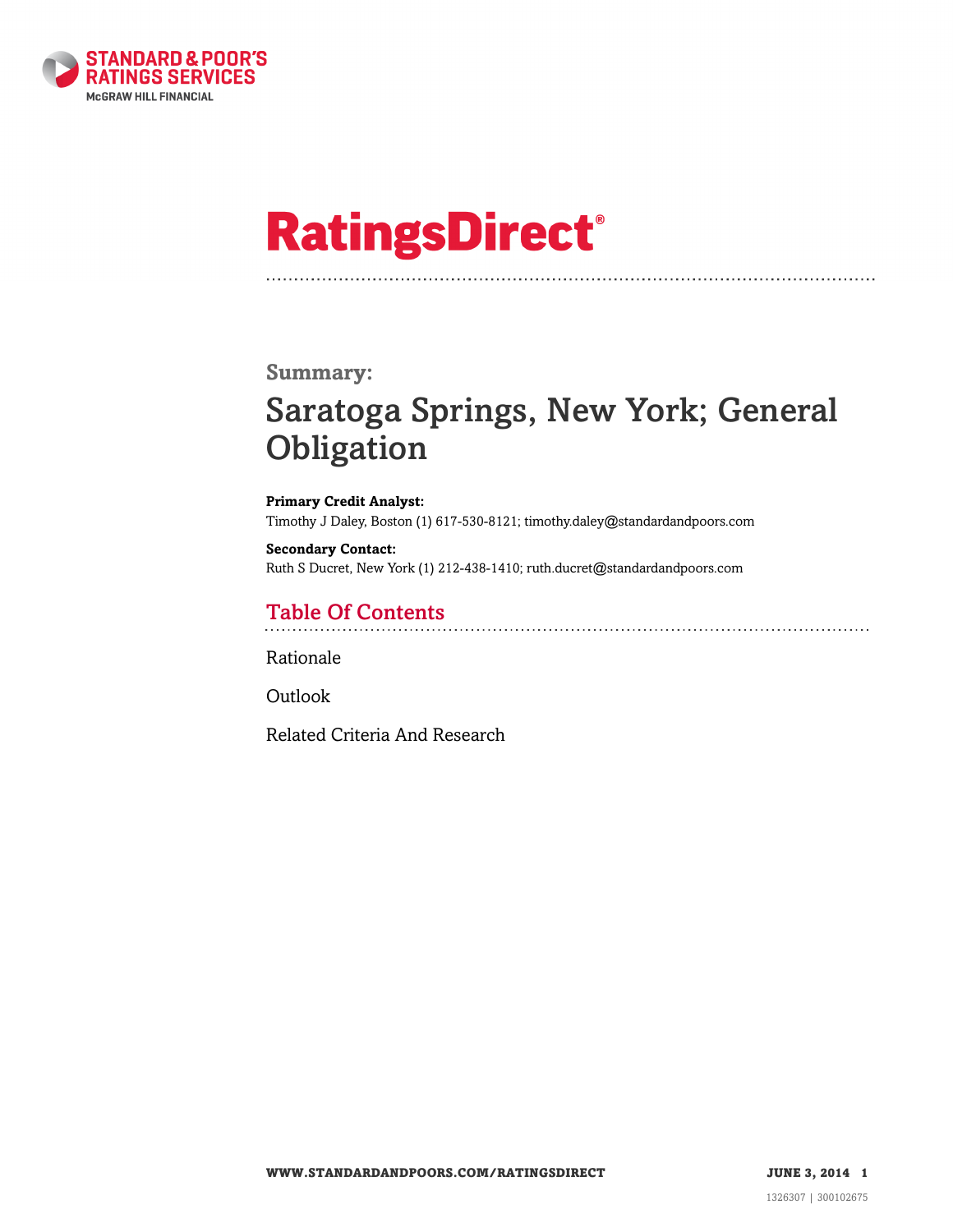### **Summary:**

# Saratoga Springs, New York; General Obligation

| <b>Credit Profile</b>                                       |            |          |
|-------------------------------------------------------------|------------|----------|
| US\$5.124 mil pub imp (Serial) bnds ser 2014 due 06/15/2034 |            |          |
| Long Term Rating                                            | AA+/Stable | New      |
| <b>Saratoga Springs GO</b>                                  |            |          |
| Long Term Rating                                            | AA+/Stable | Affirmed |

# <span id="page-1-0"></span>Rationale

Standard & Poor's Ratings Services has assigned its 'AA+' rating and stable outlook to Saratoga Springs, N.Y.'s series 2014 general obligation (GO) bonds.

In addition, Standard & Poor's affirmed its 'AA+' rating on the city's GO bonds outstanding. The outlook is stable.

The rating reflects what we view as Saratoga Springs':

- Very strong economy, with participation in the diverse regional employment base of the Albany-Schenectady-Troy metropolitan statistical area (MSA);
- Very strong budgetary performance, with estimated surpluses in the general fund for fiscal 2013;
- Very strong budgetary flexibility, with available reserves above 10% in the past three fiscal years;
- Strong management conditions, with formal policy and practices;
- Very strong liquidity, providing very strong cash levels to cover both debt service and expenditures; and
- Adequate debt and contingent liability position, mostly reflecting the city's low net direct debt.

The city's faith and credit pledge secures the bonds. We understand that officials intend to use bond proceeds to fund various capital projects.

#### Very strong economy

Saratoga Springs, with a 2013 population estimate of 26,542, is in eastern upstate New York State in Saratoga County, approximately 30 miles north of Albany. The city is a commercial and industrial center for the surrounding areas; however, it is best known for the Saratoga Race Track and its performing arts center, as well as Skidmore College, which is one of the city's leading local employers. Management indicates Saratoga Springs continues to benefit economically from the Luther Forest Technology Campus, a 1,414-acre technology park designed for nanotechnology manufacturing and research and development. GLOBALFOUNDRIES Inc., the anchor tenant, has completed its chip fabrication plant and plans to invest another \$10 billion in the plant. In addition to local employment, residents find other employment opportunities in Albany, Troy, and Schenectady. The city's strong economy and participation in nearby Albany's government sector has provided it with favorable economic trends and indicators. We expect professional and business services to contribute to employment growth in the region. County unemployment averaged 5.9% in 2013, below state and national levels. Projected median household effective buying income is what we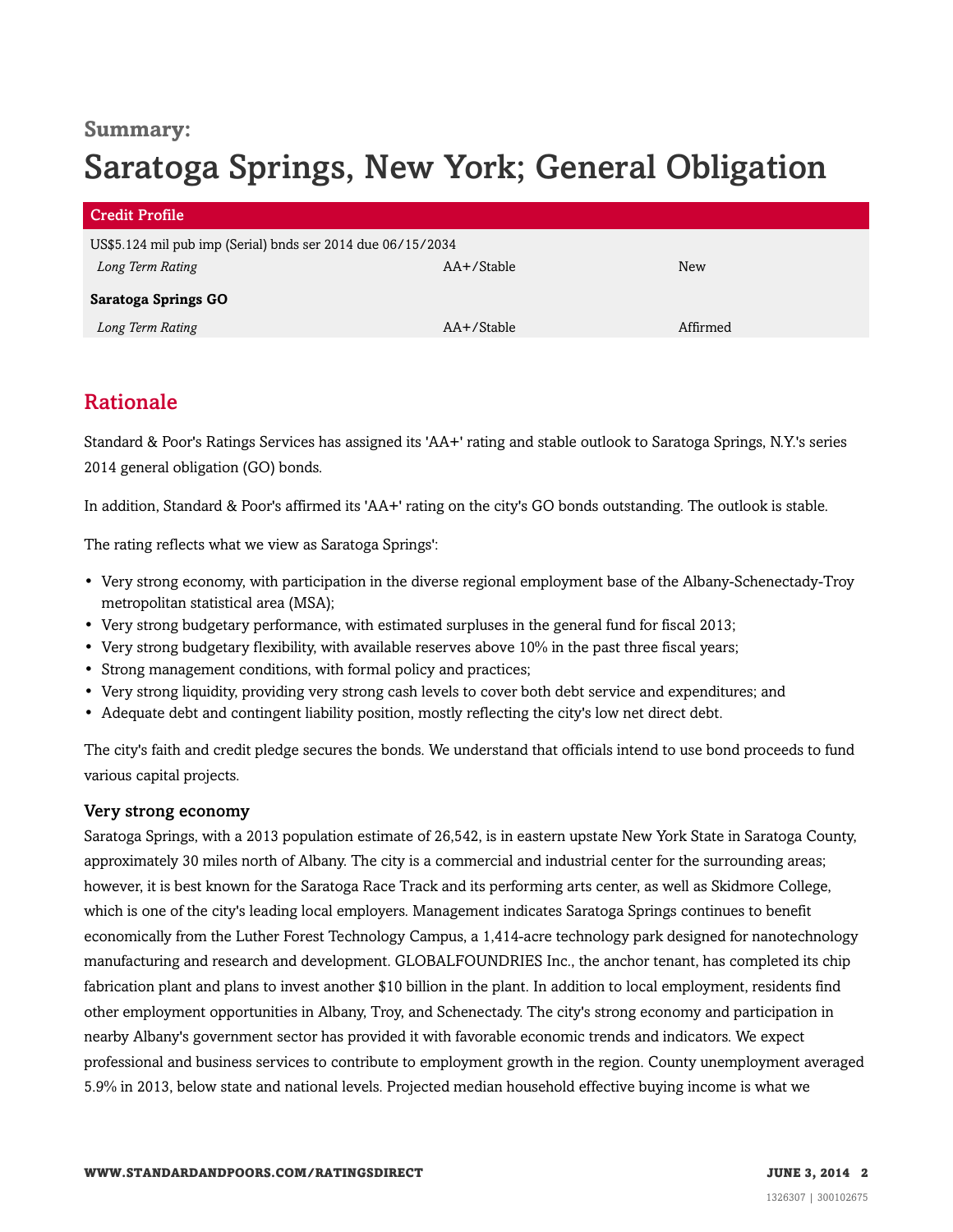consider a strong 131% of the national level.

According to management, Saratoga Springs expects to continue to see steady commercial and residential development in the medium term. Assessed value (AV) has increased less than 1% annually, on average, in the past four fiscal years to \$3.1 billion in 2014. Full valuation is \$3.8 billion or \$141,792 per capita. Management expects the modest trend of AV growth to continue in the medium term. Little taxpayer base concentration exists with the 10 leading taxpayers accounting for what we consider a very diverse 7.9% of AV.

#### Very strong budgetary performance

In our opinion, Saratoga Springs has consistently maintained a very strong budgetary performance in the past three fiscal years. Unaudited fiscal 2013 figures, ended Dec. 31, 2013, indicate a \$3 million (7.7% of budget) operating surplus in the general fund and 3% in total governmental funds after adjusting for capital outlay financed by bond proceeds. Management attributes the positive operating performance to steady growth in revenues relative to budget, strong sales tax performance, and video lottery terminal (VLT) aid. The city's fiscal 2014 budget totals \$40.3 million, which is a slight increase over the 2013 budget. Management indicates fiscal 2014 is on target for both revenues and expenditures and expects to close in line with recent operating performances. Property taxes are Saratoga Spring's leading revenue source, accounting for 43% of general fund revenue in fiscal 2014, followed by another 31% from nonproperty taxes. As a result, in the medium term, we expect the city to maintain at least a strong budgetary performance.

#### Very strong budget flexibility

The city's budgetary flexibility is very strong, in our view. Saratoga Springs has continued to improve reserve levels in the past three fiscal years. Unaudited figures for fiscal 2013 indicate the city has about \$10.5 million in assigned and unassigned reserves, equivalent to about 26% of expenditures and in accordance with its reserve policy. We understand management does not have plans to spend down reserves, thus we believe the city will continue to maintain its very strong budgetary flexibility in the medium term.

#### Strong management conditions

Standard & Poor's still considers its assessment of Saratoga Spring's financial management practices "good" under its Financial Management Assessment (FMA). An FMA of good indicates financial practices exist in most areas but that governance officials might not formalize or regularly monitor all of them. The city implemented and formalized a reserve and liquidity policy, as well as a debt management policy in fiscal 2011. The reserve policy was revised in 2013 and requires the city to now maintain an unassigned general fund balance between 10% and 15% of the budget. With city council approval, management can use amounts in excess of the 15% to fund one-time expenses. If the balance declines below 10%, management will prepare and submit a plan to the council to restore the fund balance back to the minimum target by either the next budget year or another appropriate period. The city's debt policy adheres to state statutes, and the city council will review the policy annually. Saratoga Springs continues to project major costs and revenue well in advance of its budget formulation, and it monitors budget variances monthly with the council. Investment management follows state guidelines.

#### Very strong liquidity

Supporting the city's finances is what we consider very strong liquidity, with 2013 projected total governmental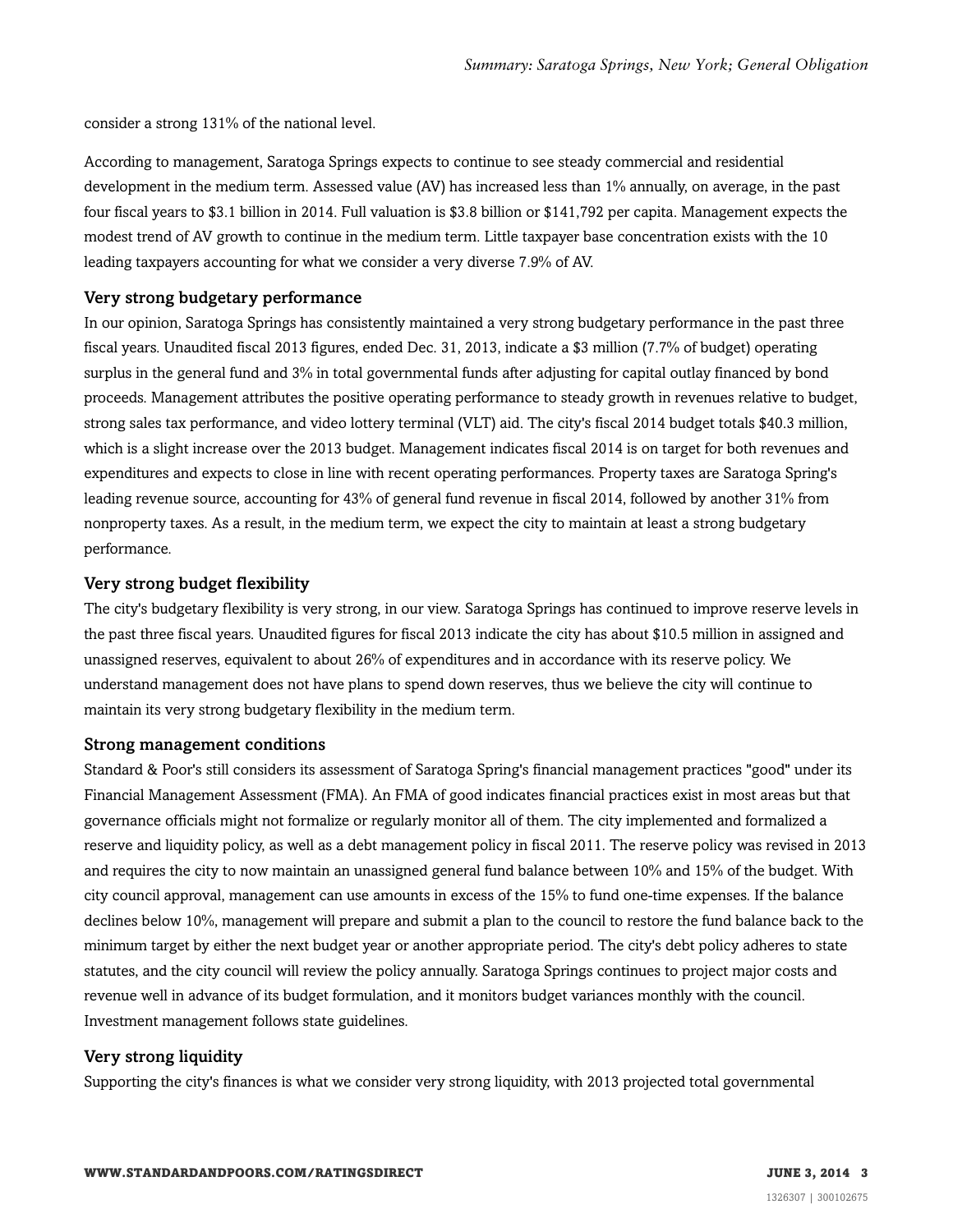available cash at 16% of total governmental fund expenditures and 160% of 2012 debt service. We believe Saratoga Springs has strong access to external liquidity. It has issued GO bonds and frequently in the past 15 years.

#### Adequate debt and contingent liability profile

In our opinion, the city's debt and contingent liability profile is adequate, with total governmental funds debt service at 7.9% of total governmental funds expenditures and with net direct debt at 101% of total governmental funds revenue. Overall net debt is low at 1.7% of market value. Amortization of debt is also below average with 45% of principal to be retired in 10 years. The city's future debt plans are guided by management's five-year capital improvement plan, and we expect issuance of about \$6.5 million in fiscal 2015.

Saratoga Springs participates in the state's pension systems and provides other postemployment benefits (OPEB) through a single-employer, defined-benefit health care plan. The city has consistently funded 100% of its pension contributions over the past three fiscal years. Contributions were \$4.7 million or 11.2% of expenditures in 2012. It continues to fund OPEB contributions through pay-as-you-go financing, which was \$2.2 million, or about 28% of the annual OPEB cost, in fiscal 2012. As of Dec. 31, 2012, the OPEB unfunded actuarial accrued liability was \$78.2 million. Combined pension and OPEB costs for the city in fiscal 2012 totaled about \$7 million, equivalent to 16.5% of expenditures.

#### Strong Institutional Framework

We view the Institutional Framework of New York cities except for New York City as strong. See Institutional Framework score for New York, published Sept. 12, 2013, on RatingsDirect on the Global Credit Portal.

## <span id="page-3-0"></span>**Outlook**

The stable outlook reflects what Standard & Poor's considers Saratoga Springs' strong finances and access to the stable and diverse Albany-Schenectady-Troy MSA. While pension and OPEB costs will continue to pressure the city's budgetary performance, we believe management will continue to make the necessary budget adjustments to maintain balanced operations. In our opinion, the city's strong management conditions rooted in good financial management policies and practices provide stability to the rating. Over time, we could raise the rating if the city continues to maintain its very strong budgetary performance and flexibility and management demonstrates an ability to mitigate the effects of the fixed costs associated with the city's long-term liabilities in pension and OPEB. While unlikely, if the city's budgetary performance weakens substantially due to, what we view as, large pension and OPEB costs, and budget flexibility declines as a result, the rating could be pressured.

# <span id="page-3-1"></span>Related Criteria And Research

#### Related Criteria

- USPF Criteria: Local Government GO Ratings Methodology And Assumptions, Sept. 12, 2013
- USPF Criteria: Financial Management Assessment, June 27, 2006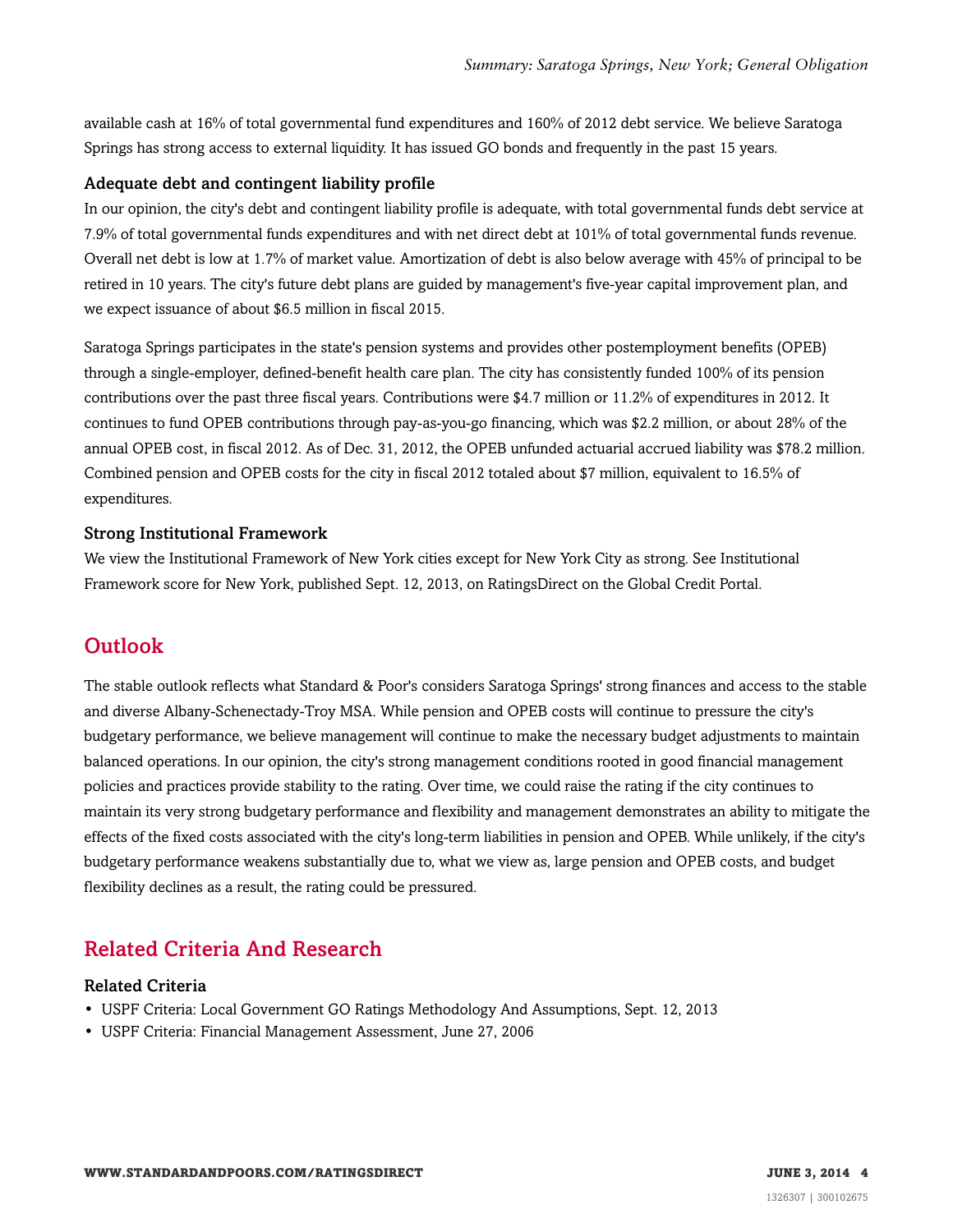#### Related Research

- U.S. State And Local Government Credit Conditions Forecast, April 7, 2014
- S&P Public Finance Local GO Criteria: How We Adjust Data For Analytic Consistency, Sept. 12, 2013
- Institutional Framework Overview: New York Local Governments, Sept. 12, 2013

Complete ratings information is available to subscribers of RatingsDirect at www.globalcreditportal.com. All ratings affected by this rating action can be found on Standard & Poor's public Web site at www.standardandpoors.com. Use the Ratings search box located in the left column.